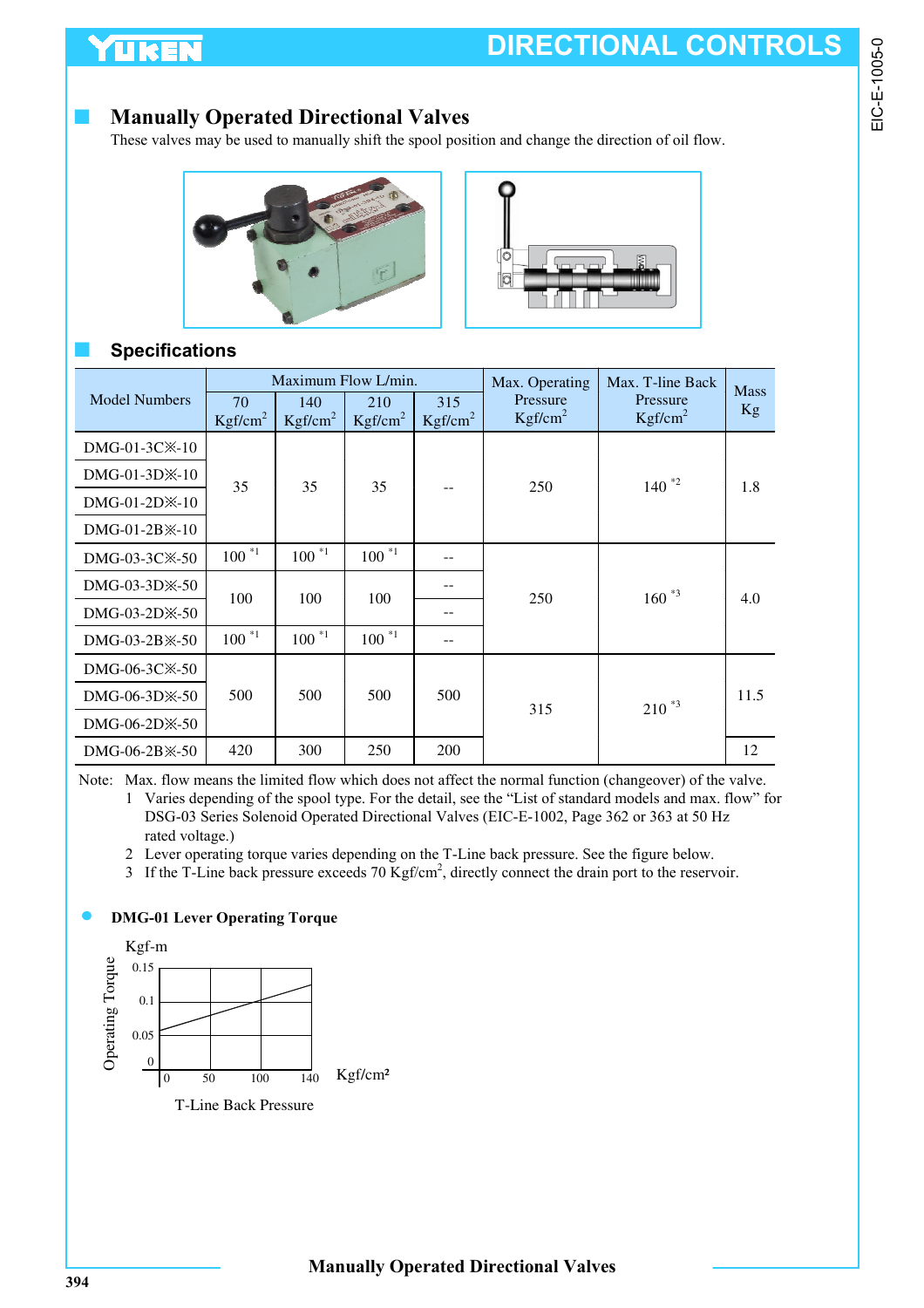## **Model Number Designation**

| F-                                | <b>DM</b>                   | G                      | $-03$                | $-2$                               | B                              | $\overline{2}$ | A                                   | $-50$            |
|-----------------------------------|-----------------------------|------------------------|----------------------|------------------------------------|--------------------------------|----------------|-------------------------------------|------------------|
| Special<br>seals                  | <b>Series</b><br>Number     | Type of<br>Connections | Valve<br><b>Size</b> | Number<br>of<br>Valve<br>Positions | Spool<br>Spring<br>Arrangement | Spool<br>Type  | Special<br>Two<br>Position<br>Valve | Design<br>Number |
|                                   |                             |                        | 01                   |                                    | C:<br>Spring                   | 2, 3,          |                                     | 10               |
| F:<br>Special                     |                             |                        | 03                   | 3                                  | Centered                       | 4,<br>40,      |                                     | 50               |
| seals<br>for<br>Phosphate         | DM:<br>Manually<br>Operated | G:<br>Sub-             |                      |                                    | D:<br>No-Spring<br>Detented    | 5, 6,<br>60,   | $A^*$ , $B^*$<br>(Omit if           |                  |
| Easter Type<br>Fluids<br>(Omit if | Directional<br>Valve        | Plate<br>Mounting      | 06                   | $\mathbf{2}$                       | В:<br>Spring                   | 7, 8,<br>9,    | not<br>required)                    | 50               |
| not<br>required)                  |                             |                        |                      |                                    | Offset                         | 10,<br>11,     |                                     |                  |
|                                   |                             |                        |                      | See the table for combinations.    |                                | 12             |                                     |                  |

\* Refer to column "valves with centre position and one offset position" (Special 2-position valves) on Page 396.

## **List of Spool Type**

|            | $DMG-01$              |                |                | $DMG-03$              |       |   | $DMG-06$             |                |
|------------|-----------------------|----------------|----------------|-----------------------|-------|---|----------------------|----------------|
| Spool Type | $\overline{3C}$<br>3D |                | 2D 2B          | $\overline{3C}$<br>3D | 2D 2B |   | 3 <sup>C</sup><br>3D | 2D<br>2B       |
| t<br>t     | O                     | O              | $\Omega$       | ∩                     | O     | O | ∩                    | $\Omega$       |
|            | O                     | $\overline{O}$ | $\overline{O}$ | $\Omega$              |       | O | O                    | $\overline{O}$ |
|            | O                     |                |                | O                     |       |   | O                    | O              |
| ł          | O                     |                |                | $\overline{O}$        |       |   | $\overline{O}$       | $\overline{O}$ |
|            | O                     |                |                |                       |       |   |                      |                |
|            |                       |                |                |                       |       |   | O                    |                |
|            |                       |                |                |                       |       |   | $\Omega$             |                |
|            | $\overline{O}$        |                |                | O                     |       |   | $\overline{O}$       |                |
|            | $\overline{O}$        | O              |                |                       |       |   | $\Omega$             | O              |
| t<br>t     | O                     | O              | $\Omega$       |                       |       | O |                      |                |
|            | $\overline{O}$        |                |                | O                     |       |   | $\overline{O}$       |                |
|            | $\overline{O}$        |                |                | O                     |       |   | O                    |                |
| İ          | O                     |                |                |                       |       |   | O                    |                |
|            | O                     |                |                | $\Omega$              |       |   | O                    |                |

Position # 3 Position # 2





\* Position #2 is applied for model DMG-01-2B※ and DMG-03-2B※/2D※



Position # 1 (#2, incase of DMG-01/03-2B $\chi$ , DMG-03-2D $\chi$ ).

Note : The O Mark indicate the spool type available for each type.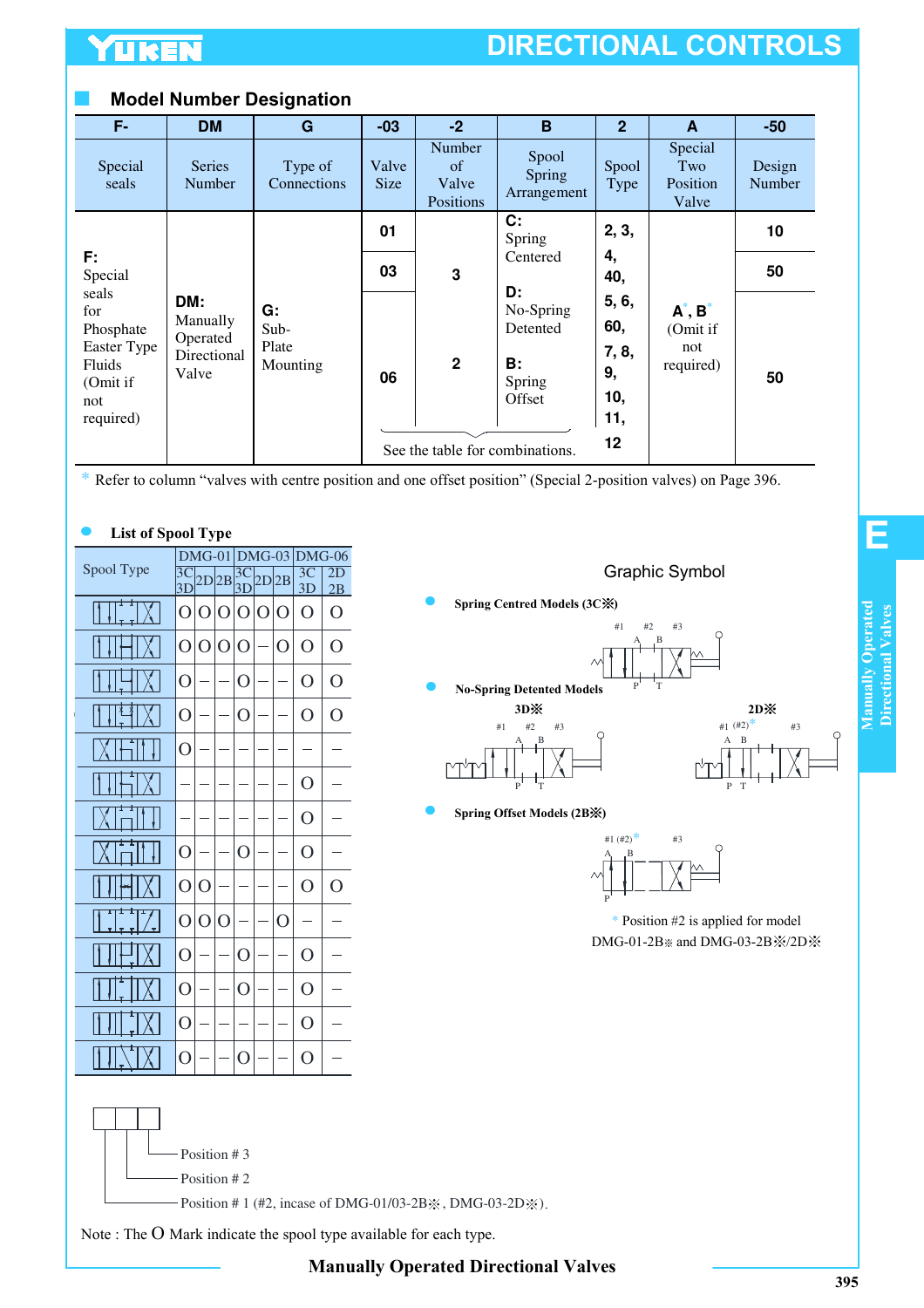## YUKEN

# **DIRECTIONAL CONTROLS**

## **Valves with Centre position and One Offset Position (Special Two Position Valve)**

In addition to the standard two position valves (2D※, 2B※), the following two types of two positions valves are available: Valves with centre position (#2) and position #1(2B※A, 2D※A), valves with centre position (#2) and position #3 (2B $\angle$ 8B, 2D $\angle$ 8B).

The **O** mark in the table below indicates the spool type available for each models.

## **Spring Offset Models**

|               | Graphic Symbols    | Model        |                |
|---------------|--------------------|--------------|----------------|
| Valve<br>Type |                    | DMG-03DMG-06 |                |
| 2B2A          | T<br>τ             | O            | O              |
| 2B3A          |                    | O            | O              |
| 2B4A          |                    |              | $\overline{O}$ |
| 2B40A         | 彗                  |              | O              |
|               |                    |              |                |
| 2B5A          |                    |              | О              |
| 2B6A          |                    |              | O              |
| 2B60A         |                    |              | O              |
| 2B7A          |                    |              | O              |
|               |                    |              |                |
| 2B9A          |                    |              | О              |
| 2B10A         |                    |              | O              |
| 2B11A         |                    |              | O              |
| 2B12A         |                    |              | O              |
|               | $\pm$ Decision # 1 |              |                |

|               | Graphic Symbols |                | Model          |                    |
|---------------|-----------------|----------------|----------------|--------------------|
| Valve<br>Type |                 |                |                | DMG-01DMG-03DMG-06 |
| 2B2B          | τ               | $\overline{O}$ | $\overline{O}$ | O                  |
| 2B3B          |                 | O              | O              | $\overline{O}$     |
| 2B4B          |                 | O              | $\Omega$       | O                  |
| 2B40B         |                 | O              |                | O                  |
| 2B5B          |                 | $\Omega$       |                |                    |
|               |                 |                |                | Ο                  |
| 2B6B          |                 |                |                | $\overline{O}$     |
| 2B60B         |                 | О              | O              | 0                  |
| 2B7B          |                 | $\overline{O}$ |                | $\overline{O}$     |
| 2B8B          |                 | $\overline{O}$ |                |                    |
| 2B9B          |                 | O              |                | О                  |
| 2B10B         |                 | O              | ∩              | O                  |
| 2B11B         |                 | $\Omega$       |                | $\overline{O}$     |
| 2B12B         |                 | O              | ∩              | $\Omega$           |
|               |                 |                |                |                    |

$$
* \t\t\tPosition # 1\n\n* Position # 2
$$



## **No-spring Detented Models**

|               | Graphic Symbols | Model    |
|---------------|-----------------|----------|
| Valve<br>Type |                 | $DMG-06$ |
| 2D2A          |                 | 0        |
| 2D3A          |                 | О        |
| 2D4A          |                 | O        |
| 2D40A         | ł               | O        |
|               |                 |          |
| 2D5A          |                 | O        |
| 2D6A          |                 | O        |
|               |                 |          |
| 2D60A         |                 | O        |
|               |                 |          |
| 2D7A          |                 | O        |
| 2D8A          |                 |          |
| 2D9A          |                 | O        |
| 2D10A         |                 | O        |
| 2D11A         |                 | O        |
| 2D12A         |                 | O        |
| *             | Position $#1-$  |          |

| Model          |               | Graphic Symbols                |                | Model          |
|----------------|---------------|--------------------------------|----------------|----------------|
| $MG-06$        | Valve<br>Type | M                              |                | DMG-01DMG-06   |
| $\mathcal{O}$  | 2D2B          |                                | $\overline{O}$ | $\mathcal{O}$  |
| $\overline{O}$ | 2D3B          |                                | O              | $\overline{O}$ |
| $\overline{O}$ | 2D4B          |                                | $\overline{O}$ | $\overline{O}$ |
| $\overline{O}$ | 2D40B         |                                | $\overline{O}$ | $\Omega$       |
|                | 2D5B          |                                | $\Omega$       |                |
| $\mathcal{O}$  |               |                                |                | $\mathcal{O}$  |
| $\overline{O}$ | 2D6B          |                                |                | $\overline{O}$ |
|                |               |                                |                |                |
| $\overline{O}$ |               |                                | $\Omega$       | $\Omega$       |
|                | 2D60B         |                                |                |                |
| $\mathcal{O}$  | 2D7B          |                                | $\mathcal{O}$  | O              |
|                | 2D8B          |                                | $\overline{O}$ |                |
| $\mathcal{O}$  | 2D9B          |                                | $\overline{O}$ | $\overline{O}$ |
| $\mathcal{O}$  | 2D10B         |                                | O              | $\overline{O}$ |
| $\mathcal{O}$  | 2D11B         |                                | $\overline{O}$ | $\mathcal{O}$  |
| $\overline{O}$ | 2D12B         |                                | $\overline{O}$ | $\overline{O}$ |
|                |               | * Position #1<br>* Position #2 |                |                |

Note : Position number is determine with three position type (3C※ and 3D※) as the standard.

#### \* Position # 1 \* Position # 2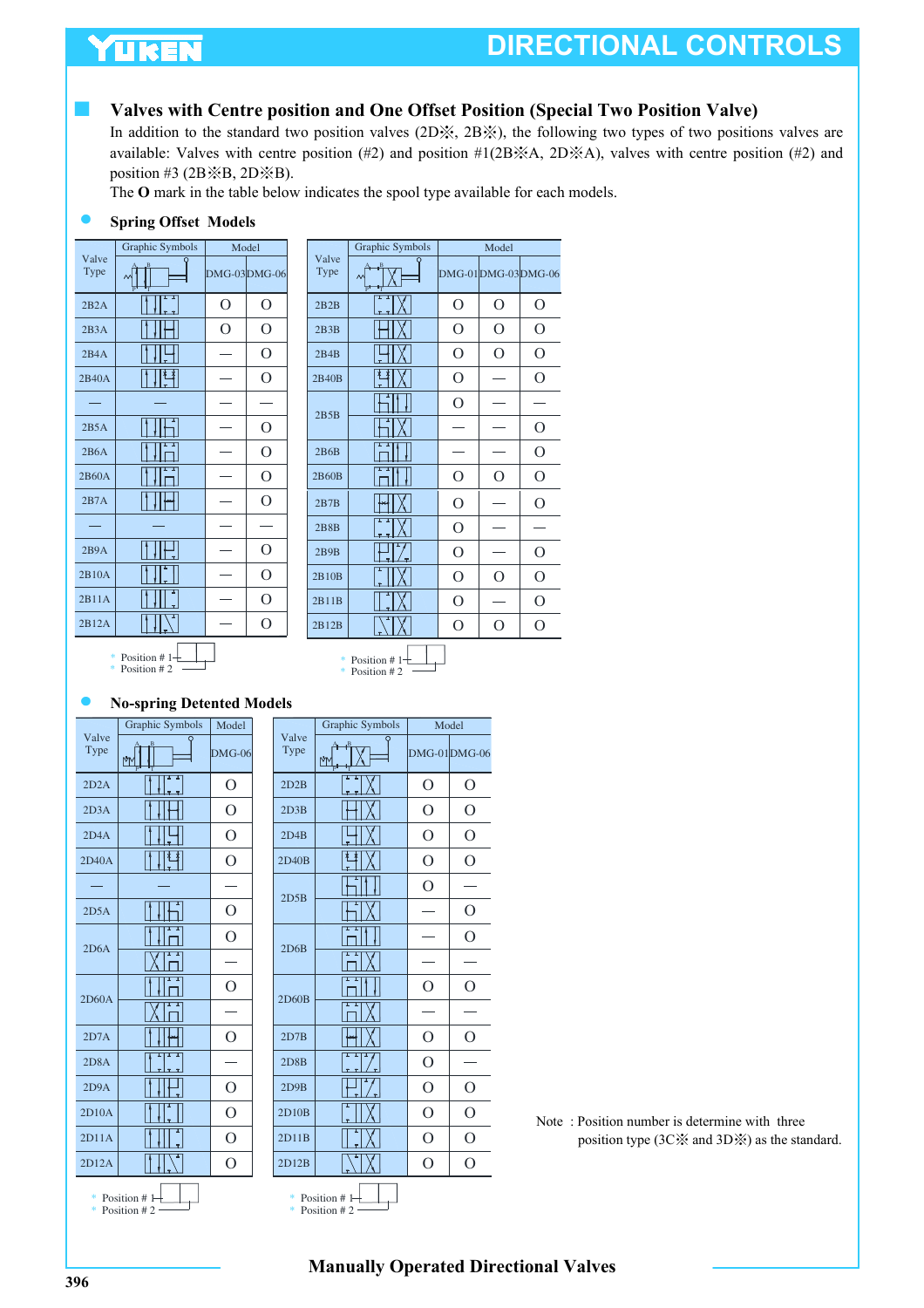# TUREN

# **DIRECTIONAL CONTROLS**

## ■ **Sub-plate**

| Valve<br>Model<br><b>Numbers</b> | Sub-plate<br>Model<br><b>Numbers</b> | <b>Thread</b><br><b>Size</b> | Approx.<br><b>Mass</b><br>Kg |
|----------------------------------|--------------------------------------|------------------------------|------------------------------|
|                                  | DSGM-01-3080                         | 1/8 BSP.F                    | 0.8                          |
| $DMG-01$                         | DSGM-01X-3080                        | 1/4 BSP.F                    | 0.8                          |
|                                  | DSGM-03-3080                         | 3/8 BSP.F                    | 3.0                          |
| $DMG-03$                         | DSGM-03X-3080                        | 1/2 BSP.F                    | 3.0                          |
|                                  | DSGM-03Y-3080                        | 3/4 BSP.F                    | 4.7                          |
| $DMG-06$                         | DSGM-06-3080                         | 3/4 BSP.F                    | 7.4                          |
|                                  | DSGM-06X-3080                        | 1 BSP.F                      | 7.4                          |

- Sub-plates are available. Specify sub-plate model from the table above. When sub-plates are not used, the mounting surface should have a good machined finish.
- Sharable with solenoid operated Directional Valves and Solenoid Controlled Pilot Operated Directional Valves. For dimensions, refer to the right table then see the corresponding pages.

## ■ Mounting Bolts Instructions

| Model<br><b>Numbers</b> | Socket Head Cap Screw | Qty. | <b>Mounting Bolt</b><br>Ordering Code |
|-------------------------|-----------------------|------|---------------------------------------|
| $DMG-01$                | M5 x 45 Lg.           |      | <b>BKDMG-01-10</b>                    |
| $DMG-03$                | M6 x 35 Lg.           |      | <b>BKDMG-03-50</b>                    |
| $DMG-06$                | $M12 \times 60$ Lg.   |      | <b>BKDMG-06-50</b>                    |

## Sub-plate dimension appearing page

| Sub-plate Model No.  | Page                 |
|----------------------|----------------------|
| $DSGM-01$            | EIC-E-1001, Page-358 |
| DSGM-03 <sup>X</sup> | EIC-E-1002, Page-370 |
| DSGM-06 <sup>*</sup> | EIC-E-1003, Page-385 |



### Avoid connecting the tank Port "T" to a line with possible surge pressure.

## **Pressure Drops**

The pressure drop characteristics are based on the following conditions: viscosity of the fluid:35cSt Specific Gravity: 0.850

For any other viscosity, multiple the factors in the table below.

| Viscosity $ cSt $ 15   20   30   40   50   60   70   80   90   100 |  |  |  |                                                                                                                 |  |  |
|--------------------------------------------------------------------|--|--|--|-----------------------------------------------------------------------------------------------------------------|--|--|
| Factor                                                             |  |  |  | $\vert 0.81 \vert 0.87 \vert 0.96 \vert 1.03 \vert 1.09 \vert 1.14 \vert 1.19 \vert 1.23 \vert 1.27 \vert 1.30$ |  |  |

For any other specific gravity (G'), the pressure drop ( $\Delta P'$ ) may be obtained from the formula below.

 $\Delta P' = \Delta P$  G'/G where,  $\Delta P$  is a value on the following chart and G is 0.850.

**E**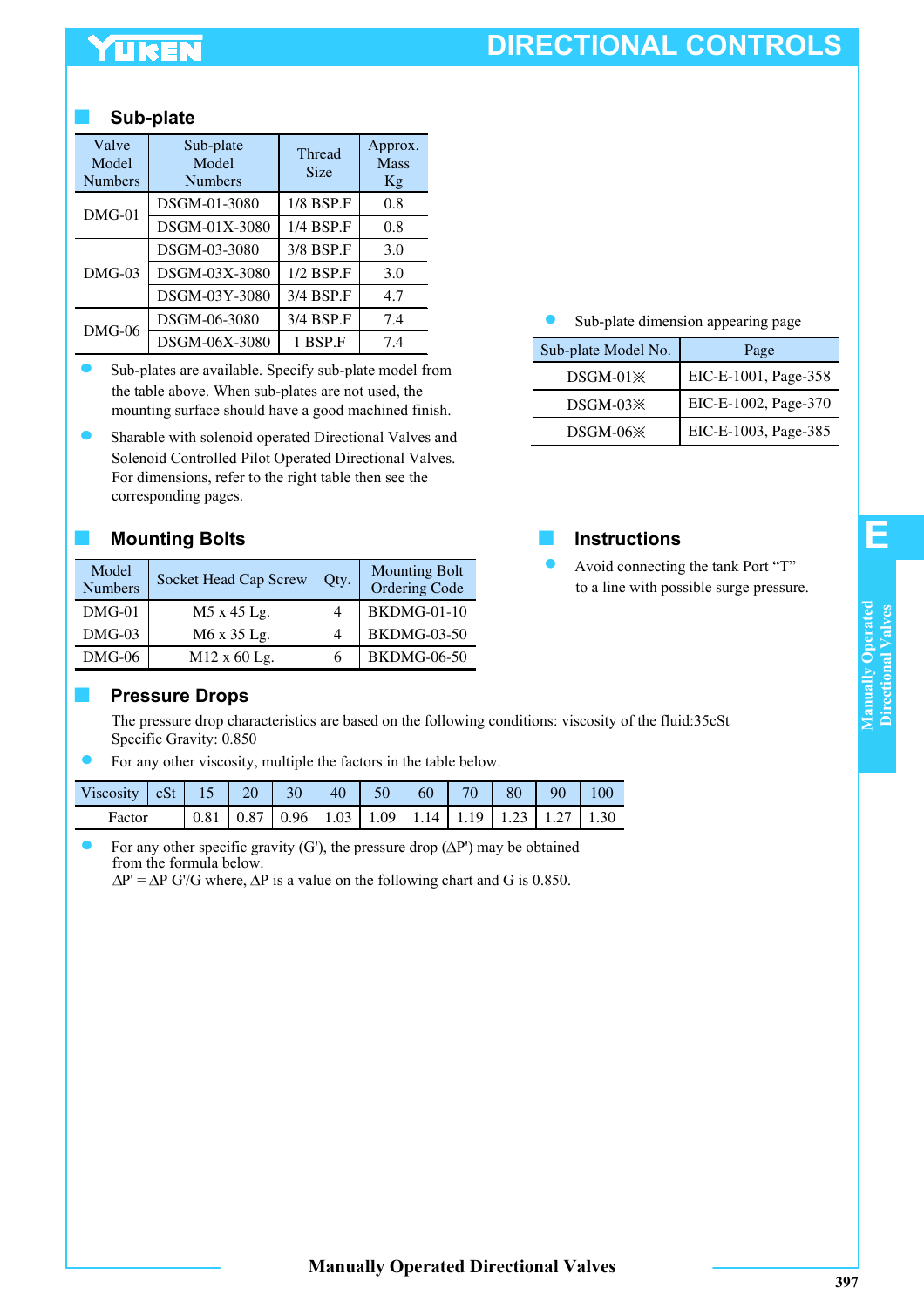## UKEN

# **DIRECTIONAL CONTROLS**

## **DMG-01**



|                 |                  | Valve Type |                 | Pressure Drop Curve Number |                               |   |                                                                                                                    |   |  |
|-----------------|------------------|------------|-----------------|----------------------------|-------------------------------|---|--------------------------------------------------------------------------------------------------------------------|---|--|
|                 | $3C\%$ 3D $\%$   |            |                 |                            |                               |   | $2D\%$ 2B $\%$   P $\rightarrow$ A   B $\rightarrow$ T   P $\rightarrow$ B   A $\rightarrow$ T   P $\rightarrow$ T |   |  |
| 3C2             | 3D2              | 2D2        |                 | 3                          | 3                             | 3 | 3                                                                                                                  |   |  |
| 3C <sub>3</sub> | 3D <sub>3</sub>  | 2D3        |                 | 3                          | 3                             | 3 | 3                                                                                                                  | 2 |  |
| 3C <sub>4</sub> | 3D4              |            |                 | 3                          | 3                             | 3 | 3                                                                                                                  |   |  |
| 3C40            | 3D40             |            |                 | 3                          | 3                             | 3 | 3                                                                                                                  |   |  |
| 3C <sub>5</sub> | 3D <sub>5</sub>  |            |                 | 2                          | $\overline{1}$                |   | Î                                                                                                                  | 3 |  |
| 3C60            | 3D <sub>60</sub> |            |                 |                            | $\left\lbrack 1\right\rbrack$ |   | I                                                                                                                  | 3 |  |
| 3C7             | 3D7              | 2D7        |                 | 3                          | 3                             | 3 | $\overline{\mathfrak{Z}}$                                                                                          |   |  |
| 3C8             | 3D <sub>8</sub>  | 2D8        |                 | 3                          |                               | 3 |                                                                                                                    |   |  |
| 3C9             | 3D9              |            |                 | 3                          | 3                             | 3 | 3                                                                                                                  |   |  |
| 3C10            | 3D10             |            |                 | 3                          | 3                             | 3 | 3                                                                                                                  |   |  |
| 3C11            | 3D11             |            |                 | 3                          | 3                             | 3 | 3                                                                                                                  |   |  |
| 3C12            | 3D12             |            |                 | 3                          | $\widehat{\mathfrak{Z}}$      | 3 | 3                                                                                                                  |   |  |
|                 |                  |            | 2B2             | 2                          | 2                             | 3 | 3                                                                                                                  |   |  |
|                 |                  |            | 2B3             | 2                          | 2                             | 3 | 3.                                                                                                                 |   |  |
|                 |                  |            | 2 <sub>B8</sub> | 3                          |                               | 3 |                                                                                                                    |   |  |

For **DMG-03**, **DMG-06**, refer to the table below then see the related page.

| Model Number | <b>Pressure Drop Characteristics</b>                                          | Page                   | Remarks                  |  |
|--------------|-------------------------------------------------------------------------------|------------------------|--------------------------|--|
| $DMG-03$     | Same as DSG-03 Series Solenoid Operated Directional<br>Valves (standard Type) | EIC-E-1002<br>Page 367 | $3D\%$ is same as $3C\%$ |  |
| $DMG-06$     | Same as Solenoid Controlled Pilot Operated Directional<br>Valves (DSHG-06)    | EIC-E-1003<br>Page 379 |                          |  |

#### **How to change Lever Position**



The lever position can be changed to any five positions as shown in the above sketch. For the lever position change, remove the Soc. Head Cap Screw and lever once, set the lever at the required position and tighten it with Soc. Head Cap Screw firmly.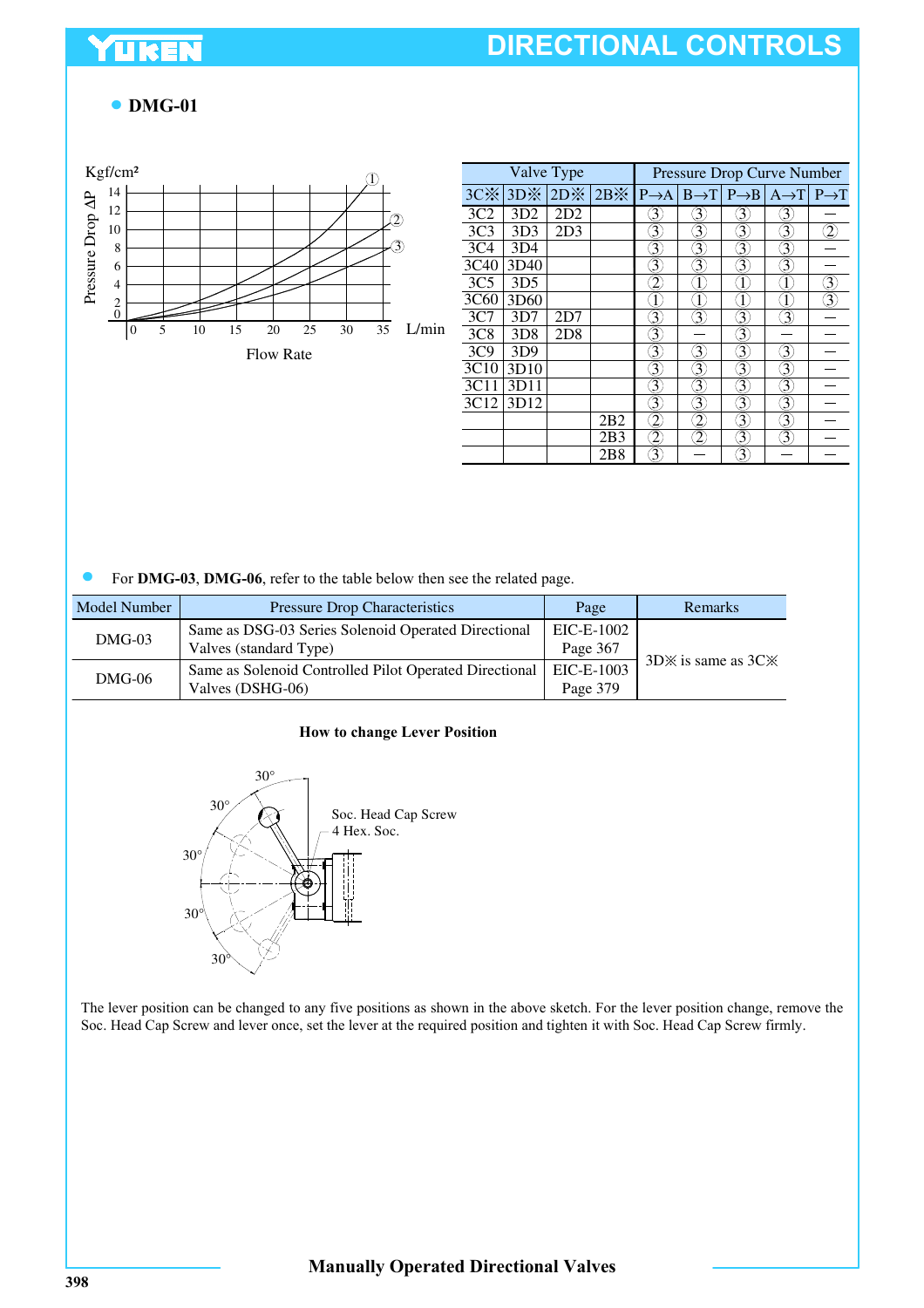

UKE

**Manually Operated Directional Valves**

**Manually Operated Directional Valves**

Manually Operated Directional Valves

**E**